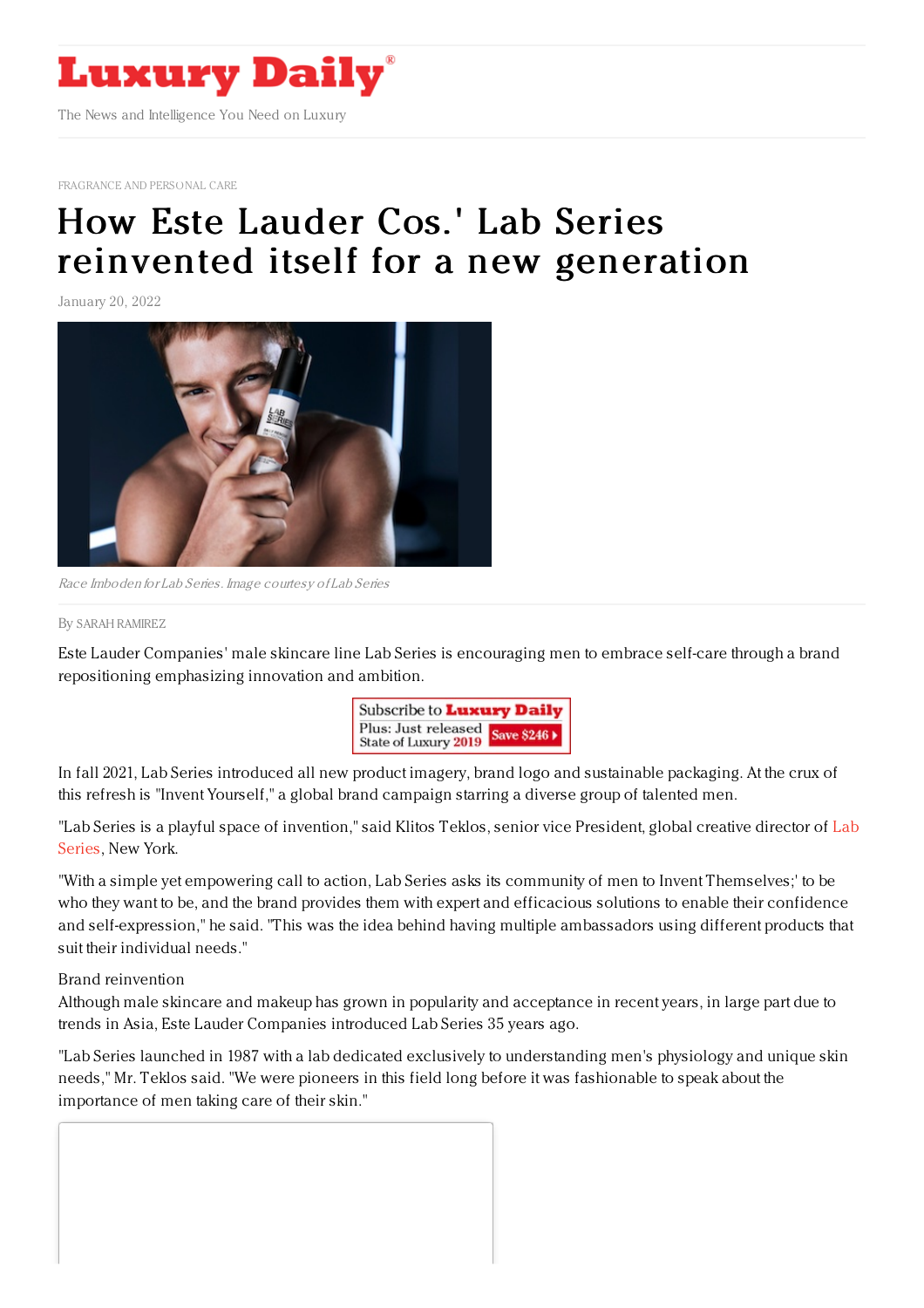

# The Lab Series line up includes anti-aging products

To better meet the demands of men and male-identifying consumers who have many more skincare options than they did in the late 1980s, the brand used market research and consumer insights to refine its repositioning.

"Lab Series has always put the consumer at the heart of what we do," Mr. Teklos said. "Our extensive research around the world showed how men have evolved in their self-care rituals, what they are looking for in skincare products and where they are searching for information.

"We used these deep learnings to look at every detail of the brand and ensure that everything from image, packaging, education and communication answered the needs of today's consumer," he said. "The Lab Series reset is intelligent, intuitive and functional."

The result was an approach centered on the brand's legacy of high performance and innovation, complemented by an "always-on" optimized, digital platform with straightforward product navigation. Packaging got a sleek makeover, with tech-inspired shapes, a matte finish and a curated color palette pulled directly from the brand's archives.

The brand's new cool-yet-minimalist aesthetic fits into men's on-the-go lifestyles, with skincare products including cleansers, moisturizers and serums looking at home in bathrooms, gyms and travel bags. Lab Series also introduced refillable packs in a nod to sustainability and in line with other Este Lauder Cos. brands.

For a new global campaign, Lab Series tapped Francisco Lachowski, a model and fashion entrepreneur; Armando Cabral, a model and shoe designer; Barton Cowperthwaite, an actor and professional ballet dancer; Alexander Schlab, a student and athlete and three-time Olympic fencer Race Imboden.

# The new hero film starring Barton Cowperthwaite, Race Imboden, Francisco Lachowski, Armando Cabral and Alex Schlab

The men appear in a series of videos and social media content, including a hero film that shows off their unique talents. Each ambassador is also paired with one product line, ranging from the "Daily Rescue" collection focused on hydration and skin recovery to the oil control and "all-in-one" lineups.

"We selected a diverse group of inspiring men that reflect our consumers and their values, and who have aspirational stories and accomplishments to share," Mr. Teklos said. "All of our dynamic storytelling celebrates these men, tells their story in their own voice, and shares their various moments of invention as the products act as catalysts and enablers for them to feel and look confident in their skin."

### Category growth

The Lab Series refresh comes as Este Lauder Cos. looks to capitalize on the boom in male skincare and personal care, which was further accelerated by the COVID-19 pandemic.

The men's personal care market was predicted to hit \$166 billion by 2022, according to Allied Market Research, while male beauty and skincare was one of China's fastest-growing consumer product segments in 2019 (see [story](https://www.luxurydaily.com/how-brands-can-take-advantage-of-the-male-beauty-boom-in-china/)).